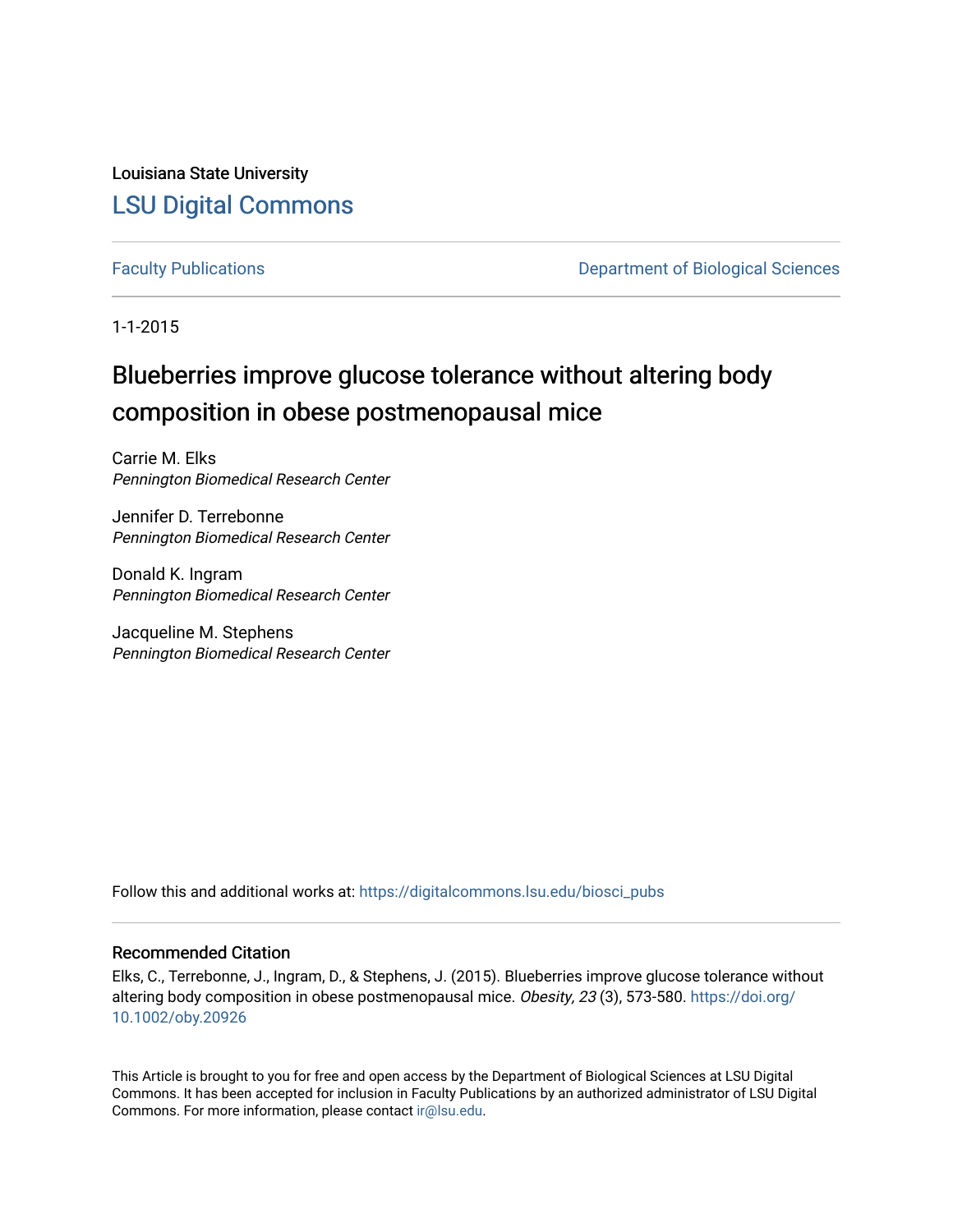# Blueberries Improve Glucose Tolerance Without Altering Body Composition in Obese Postmenopausal Mice

Carrie M. Elks<sup>1</sup>, Jennifer D. Terrebonne<sup>2</sup>, Donald K. Ingram<sup>3</sup>, and Jacqueline M. Stephens<sup>1</sup>

**Objective:** Metabolic syndrome (MetS) risk increases significantly during menopause and remains elevated postmenopause. Several botanicals, including blueberries (BB), have been shown to delay MetS progression, but few studies have been conducted in postmenopausal animal models. Here, the effects of BB supplementation on obese postmenopausal mice using a chemically induced menopause model were examined.

Methods: After induction of menopause, mice were fed a high-fat diet or the same diet supplemented with 4% BB powder for 12 weeks. Body weight and body composition were measured, and mice were subjected to glucose and insulin tolerance tests. Serum triglycerides and adiponectin were measured, and liver histology and hepatic gene expression were assessed.

**Results:** Menopausal and BB-supplemented mice had significantly higher body weights and fat mass than control mice, while menopausal mice had impaired glucose tolerance and higher serum triglycerides when compared with control and BB-supplemented mice. Menopausal mice also had hepatic steatosis that was prevented by BB supplementation and correlated with expression of genes involved in hepatic fatty acid oxidation.

Conclusions: BB supplementation prevents the glucose intolerance and hepatic steatosis that occur in obese postmenopausal mice, and these effects are independent of body weight.

Obesity (2015) 23, 573–580. doi:10.1002/oby.20926

# Introduction

Menopause, the permanent cessation of menstruation and fertility, occurs in American women at a mean age of 51 years (1). Approximately, 49 million women in the US are currently considered postmenopausal. Metabolic syndrome (MetS) affects 40% of people over age 60 and is a significant risk factor for the development of type 2 diabetes (1). Women of reproductive age are considered to be at lower risk for MetS in comparison to men of similar age; however, MetS risk increases significantly during the perimenopausal period and remains elevated postmenopause (2). The estrogen decline observed during menopause was once thought to increase MetS risk; however, it is now known that a progressive increase in the "androgenicity" of the hormonal milieu is the primary culprit, not estrogen loss per se (2,3).

The most common animal model for menopause research is ovariectomy, where the ovaries are removed surgically. More recently, a menopausal mouse model with intact ovaries was developed using 4 vinylcyclohexene diepoxide (VCD), an occupational chemical that accelerates the natural process of follicular atresia (4-6). With this model, repeated daily dosing allows the gradual onset of ovarian failure while the residual ovarian tissue remains intact (4-6). Similar to humans, the residual ovarian tissue of VCD-injected mice produces androgens, which contribute to the altered estrogen/androgen ratio thought to increase MetS risk. For these reasons, the VCD model is more representative of the natural progression of menopause (4-6).

Notably, there has been a recent shift of research and public interest toward the potential of whole foods to mitigate a variety of health conditions, including MetS. Several botanicals have been shown to delay MetS progression, but these types of studies are lacking in postmenopausal animals. One whole food that has been shown to attenuate obesity, dyslipidemia, and/or insulin resistance in several preclinical models of MetS is the blueberry (BB; Vaccinium species)

<sup>1</sup> Adipocyte Biology Laboratory, Pennington Biomedical Research Center, Louisiana State University, Baton Rouge, Louisiana, USA. Correspondence: Jacqueline M. Stephens (jsteph1@lsu.edu)<sup>2</sup> Animal Metabolism and Behavior Core, Pennington Biomedical Research Center, Louisiana State University, Baton Rouge, Louisiana, USA <sup>3</sup> Nutritional Neuroscience and Aging Laboratory, Pennington Biomedical Research Center, Louisiana State University, Baton Rouge, Louisiana, USA.

Funding agencies: This work was supported by a NCAAM- and ODS-funded grant to Pennington Biomedical Research Center (2P50AT002776). CME was supported by an NIH postdoctoral training fellowship granted to Pennington Biomedical Research Center (T32AT004094). This work was partially supported by a NIDDK-funded NORC Center Grant (2P30DK072476) titled "Nutritional Programming: Environmental and Molecular Interactions."

Disclosure: The authors declared no conflict of interest.

Author contributions: CME conceived and carried out experiments, analyzed and interpreted data, and wrote the paper. JDT carried out experiments. DKI and JMS assisted with study design and analyzed and interpreted data. All authors gave final approval of the submitted manuscript. Received: 10 July 2014; Accepted: 17 September 2014; Published online 22 January 2015. doi:10.1002/oby.20926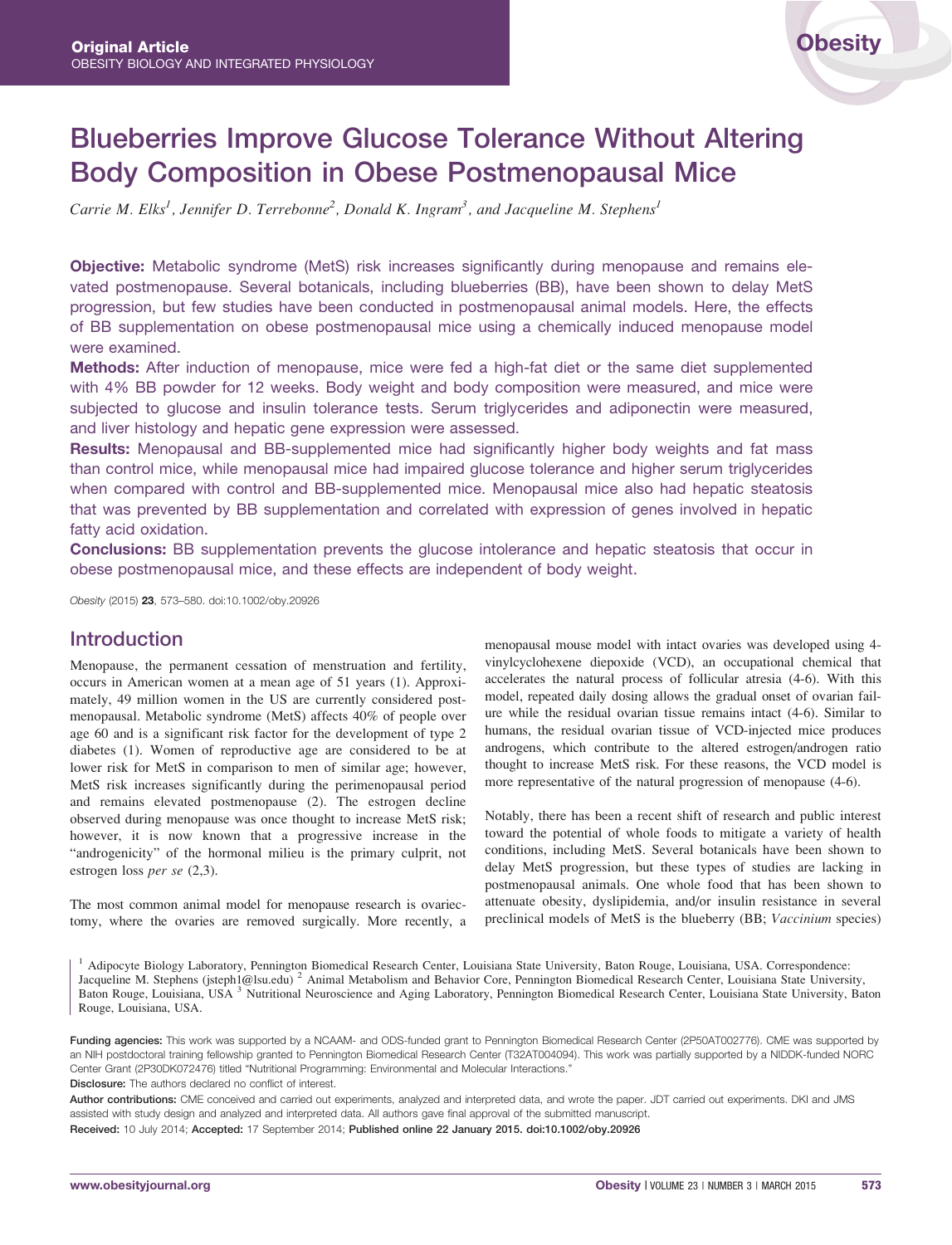| <b>TABLE 1 Study timeline</b> |           |   |                       |   |   |   |           |   |           |   |    |    |           |    |           |    |           |    |           |    |    |
|-------------------------------|-----------|---|-----------------------|---|---|---|-----------|---|-----------|---|----|----|-----------|----|-----------|----|-----------|----|-----------|----|----|
| Week                          | 0         | 1 | $\mathbf{2}^{\prime}$ | 3 | 4 | 5 | 6         | 7 | 8         | 9 | 10 | 11 | $12 \,$   | 13 | 14        | 15 | 16        | 17 | 18        | 19 | 20 |
| Randomization                 | $\bullet$ |   |                       |   |   |   |           |   |           |   |    |    |           |    |           |    |           |    |           |    |    |
| Injections (17 days)          |           |   |                       |   |   |   |           |   |           |   |    |    |           |    |           |    |           |    |           |    |    |
| High-fat diet                 |           |   |                       |   |   |   |           |   |           |   |    |    |           |    |           |    |           |    |           |    |    |
| Vaginal cytology              |           |   |                       |   |   |   |           |   |           |   |    |    |           |    |           |    |           |    |           |    |    |
| High-fat diet $-/+$ BB        |           |   |                       |   |   |   |           |   |           |   |    |    |           |    |           |    |           |    |           |    |    |
| Food intake &                 |           |   |                       |   |   |   |           |   |           |   |    |    |           |    |           |    |           |    |           |    |    |
| body weight                   |           |   |                       |   |   |   |           |   |           |   |    |    |           |    |           |    |           |    |           |    |    |
| <b>Body composition</b>       | $\bullet$ |   | $\bullet$             |   | ٠ |   | $\bullet$ |   | $\bullet$ |   | ٠  |    | $\bullet$ |    | $\bullet$ |    | $\bullet$ |    | $\bullet$ |    | ٠  |
| <b>GTT</b>                    |           |   |                       |   |   |   |           |   |           |   |    |    |           |    |           |    |           |    |           |    |    |
| ITT                           |           |   |                       |   |   |   |           |   |           |   |    |    |           |    |           |    |           |    | ٠         |    |    |

(7-10), which therefore may be a feasible option for the natural treatment of this disorder.

The purpose of this study was to assess the effects of BB supplementation in high-fat diet-fed postmenopausal mice. We examined parameters associated with MetS in cycling control, menopausal, and BBsupplemented menopausal mice fed a high-fat diet for 12 weeks. Measured parameters included: weight gain, body composition, fasting blood glucose levels, glucose and insulin tolerance, serum triglycerides, and hepatic steatosis. Our results demonstrate that ovarian failure/menopause, in combination with a high-fat diet, in the C57BL/6J mouse leads to obesity, glucose intolerance, and hepatic steatosis, and that BB-supplementation prevents the development of the glucose intolerance and hepatic steatosis in this animal model.

# **Methods**

## Animals and diets

Four-week old female C57BL/6J mice were purchased from Jackson Laboratories (Bar Harbor, ME). Animals were housed in a temperature  $(22^{\circ}C \pm 2^{\circ}C)$ - and humidity-controlled  $(45-55%)$  room under a 12-h light/dark cycle (lights on from 0700 h-1900 h). All animals were housed in groups of 3-4 for the duration of the study. Mice were allowed *ad libitum* access to food and water, and body weights were measured weekly. All experiments were approved by the Pennington Biomedical Research Center Institutional Animal Care and Use Committee. Three groups of mice were used in this study. Groups were: high-fat diet (HFD) cycling (C;  $n = 4$ ), HFD+VCD injections (V;  $n = 6$ ), HFD+BB+VCD (VB;  $n = 8$ ).

A complete study timeline appears in Table 1. Briefly, immediately upon arrival to the animal facility, mice were placed on a purified low-fat pelleted control diet (D12450J; Research Diets, New Brunswick, NJ). Two days after VCD injections were completed, all animals were switched to a purified high-fat pelleted diet (HFD, D12429; Research Diets, New Brunswick, NJ). All animals were maintained on HFD until confirmation of menopause  $(\sim 60 \text{ days fol}$ lowing the first VCD injection; study week 8). Once menopause was confirmed, animals in the VB group were switched to the same pelleted HFD with 4% wt:wt highbush BB powder (batch T-10711) from the Tifblue (Vaccinium virgatum (ashei)) cultivar added; the BB was incorporated into the HFD by Research Diets as a custom formulation. Diets were isocaloric at 5.1 kcal/g and each contained 18% kcal from protein, 21% kcal from carbohydrate, and 61% kcal from fat. The BB powder was a kind gift from the United States Highbush Blueberry Council. Mice were maintained on their respective diets for 12 additional weeks. Fresh diet was provided every other day to minimize fat oxidation and deterioration of BB active ingredients, and diet was stored at  $-80^{\circ}$ C until use. Diet compositions are indicated in Table 2, and the nutrient composition of the BB powder used appears in Table 3.

# Induction of menopause

After a 1-week acclimation to the animal room, 5-week old mice were weighed and injected intraperitoneally (i.p.) each day with VCD, at a concentration of 160 mg/kg for 17 consecutive days; this dosing regimen has been optimized by the creators of the VCD menopause model (5,11). Control mice were injected daily with sesame oil vehicle. After completion of injections, vaginal cytology was monitored daily to assess estrous cycle cessation. Briefly, vaginal lavage was performed on each mouse (between 7 a.m. and 9 a.m. daily) using 20 ul of sterile 0.9% saline. A drop of fluid from each lavage was placed onto a slide, allowed to air dry, stained with 0.25% methylene blue, and viewed under a microscope to determine cycle stage. Mice were considered acyclic after 10 days of consecutive diestrus (5,11). After mice were sacrificed, ovaries were removed, and periovarian fat was trimmed away and stored for later analysis. A piece of liver from each animal was removed and frozen at  $-80^{\circ}$ C for later analysis. Another piece of liver from each animal was formalin-fixed, paraffin-embedded, and sectioned at a thickness of 3 um; sections were placed on slides and stained with hematoxylin and eosin for histologic evaluation.

# Body composition measurements and blood collection

Non-fasting body composition was analyzed by NMR (Bruker LF50, Bruker Optics, Germany) at baseline and every other week on all mice for the duration of the study. Body weights were obtained weekly. At baseline and study end, mice were fasted for 4 h, and tail blood glucose was measured using a Bayer Breeze 2 glucometer. At baseline and study end, submandibular venous blood was collected from fasted mice (4 h). Mice were anesthetized with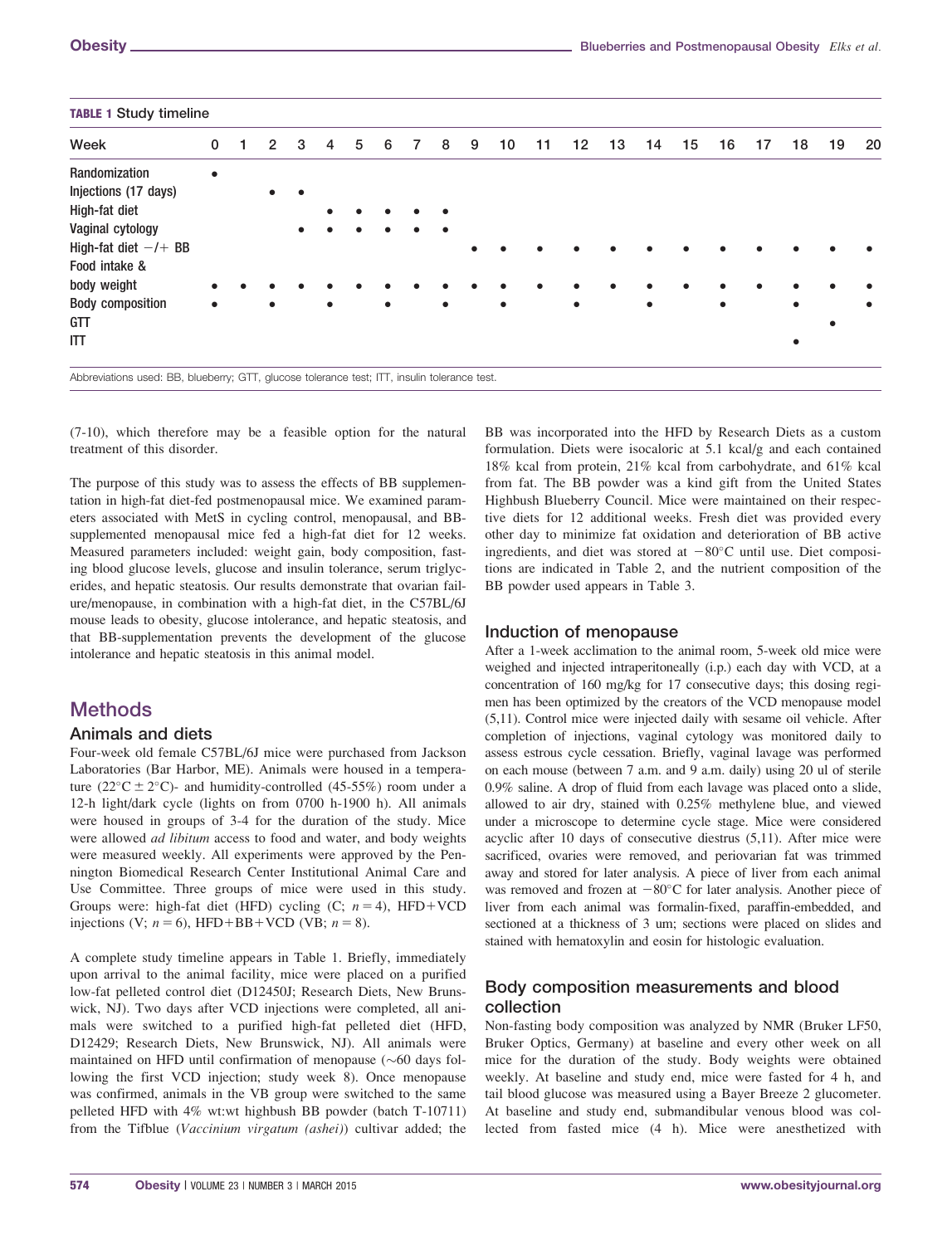| <b>TABLE 2 Compositions of high-fat and blueberry-</b> |  |  |
|--------------------------------------------------------|--|--|
| supplemented high-fat diets                            |  |  |

| Ingredient                | High-fat<br>diet | High-fat<br>$\text{dist} + 4\% \text{ BB}$ |
|---------------------------|------------------|--------------------------------------------|
| Casein                    | 200              | 199.2                                      |
| L-Cystine                 | 3                | 3                                          |
| Maltodextrin              | 125              | 125                                        |
| <b>Sucrose</b>            | 68.8             | 51                                         |
| Cellulose                 | 50               | 42.5                                       |
| Soybean oil               | 25               | 25                                         |
| Lard                      | 245              | 245                                        |
| Mineral mix               | 10               | 10                                         |
| DiCalcium phosphate       | 13               | 13                                         |
| Calcium carbonate         | 5.5              | 5.5                                        |
| Potassium citrate         | 16.5             | 16.5                                       |
| Vitamin mix               | 10               | 10                                         |
| <b>Choline bitartrate</b> | 2                | $\mathcal{P}$                              |
| <b>Blueberry powder</b>   | 0                | 31.2                                       |

Ingredients are presented as grams per kilogram of diet.

isoflurane, and the submandibular vein punctured with a sterile lancet. Several drops of blood were collected into sterile serum separator tubes. Blood was centrifuged at  $3,500$  rpm for 15 min at  $4^{\circ}$ C, and serum was removed and stored at  $-80^{\circ}$ C.

#### Insulin and glucose tolerance testing

Insulin tolerance tests and glucose tolerance tests (ITT and GTT, respectively) were performed on mice after a 4-h light phase fast (8 a.m. to noon, for ITT) or a 12-h overnight fast (8 p.m. to 8 a.m., for GTT). ITT was performed at noon 2 weeks prior to sacrifice and GTT was performed at 8 a.m. 1 week prior to sacrifice. Tail glucose was measured at baseline (time 0) prior to the administration of insulin or glucose. I.p. injections of insulin (0.8 mU/g body weight, Sigma Aldrich, USA) or D-glucose (1.6 mg/g body weight, Fisher Scientific, USA) were given, and tail glucose measured at 20, 45, 60, 90, and 120 min postinjection.

#### Gene expression analyses

Total RNA from  $\sim$ 100 mg of tissue was isolated by column purification (Qiagen) and yield determined by spectrophotometry (NanoDrop Technologies). From each RNA sample, 200 ng was reverse transcribed to cDNA using the High Capacity cDNA Reverse Transcription kit (Applied Biosystems). Relative quantification of mRNA expression was analyzed using an ABI Prism 7900 Sequence Detection System (Applied Biosystems). PPIA was used as a "housekeeping" control gene. Mouse primers came from Integrated DNA Technologies, and the sequences were as follows: PPIA (cyclophilin A) forward, CACTGTCGCTTTTCGCCGC; PPIA (cyclophilin A) reverse, TGCAAACAGCTCGAAGGAGACGC; Cs (citrate synthase) forward, GTCCATGCAGTCCTCATAGATG; Cs (citrate synthase) reverse, CTCAACAGTGAAAGCAACTTCG; Hadha (long-chain hydroxyacyl-CoA dehydrogenase) forward, GCTATTCTGTATTGGCATGCTATG; Hadha (long-chain hydroxyacyl-CoA dehydrogenase) reverse, CGACT CTCACAGGAAGGTCAGAG; Cd36 (fatty acid translocase) forward,

GGCATCATTGGGCACTCCTT; Cd36 (fatty acid translocase) reverse, ACCAACAGCTGCCATGGATC.

#### Serum and tissue analyses

Serum triglycerides and serum adiponectin were assayed using kits from Sigma (St. Louis, MO) and Millipore (Billerica, MA), respectively, according to manufacturer's instructions. Quantification of liver triglycerides was performed using a kit from Abcam (Cambridge, MA) according to manufacturer's instructions.

#### Statistical analyses

For results over time, repeated measures ANOVA was performed. Student's t-tests were performed on NMR, GTT area under the curve, liver triglycerides, and serum triglycerides. Analysis of covariance (ANCOVA) was performed on serum adiponectin values with group and fat mass as covariants. Differences in results were considered significant when  $P < 0.05$ .

## **Results**

#### Body weight and body composition

Body weights of postmenopausal (V) or postmenopausal with BB supplementation (VB) mice were significantly greater than those of control (C) mice beginning at study week 6 and continuing through study end (Figure 1A). Both groups of menopausal mice had significantly greater fat mass, but no changes in fat free mass, compared with control mice (Figure 1B). There were no differences in body weight, fat mass, or fat free mass between the V and VB groups,

| <b>TABLE 3 Nutritional information for blueberry powder (per</b> |  |  |  |
|------------------------------------------------------------------|--|--|--|
| 100 q                                                            |  |  |  |

| Calories (kcal)          | 390      |
|--------------------------|----------|
| Protein (g)              | 2.18     |
| Carbohydrates (g)        | 93.5     |
| Fat $(q)$                | 0.83     |
| Saturated fat (g)        | 0.16     |
| Total sugars (g)         | 55.9     |
| Fructose (g)             | 28.5     |
| Glucose (g)              | 27.4     |
| Sucrose (g)              | ${<}0.1$ |
| Maltose (g)              | ${<}0.1$ |
| Lactose (g)              | 10       |
| Dietary fiber (g)        | 24.0     |
| Insoluble fiber (g)      | 20.9     |
| Soluble fiber (q)        | 3.1      |
| Cholesterol (mg)         | $\Omega$ |
| Total beta carotene (IU) | $\Omega$ |
| Vitamin C (mg)           | 9.83     |
| Calcium (mg)             | 31.4     |
| Iron (mg)                | 1.96     |
| Potassium (mg)           | 468      |
| Sodium (mg)              | 8.84     |

Abbreviations used: g, grams; kcal, kilocalories; IU, international units; mg, milligrams.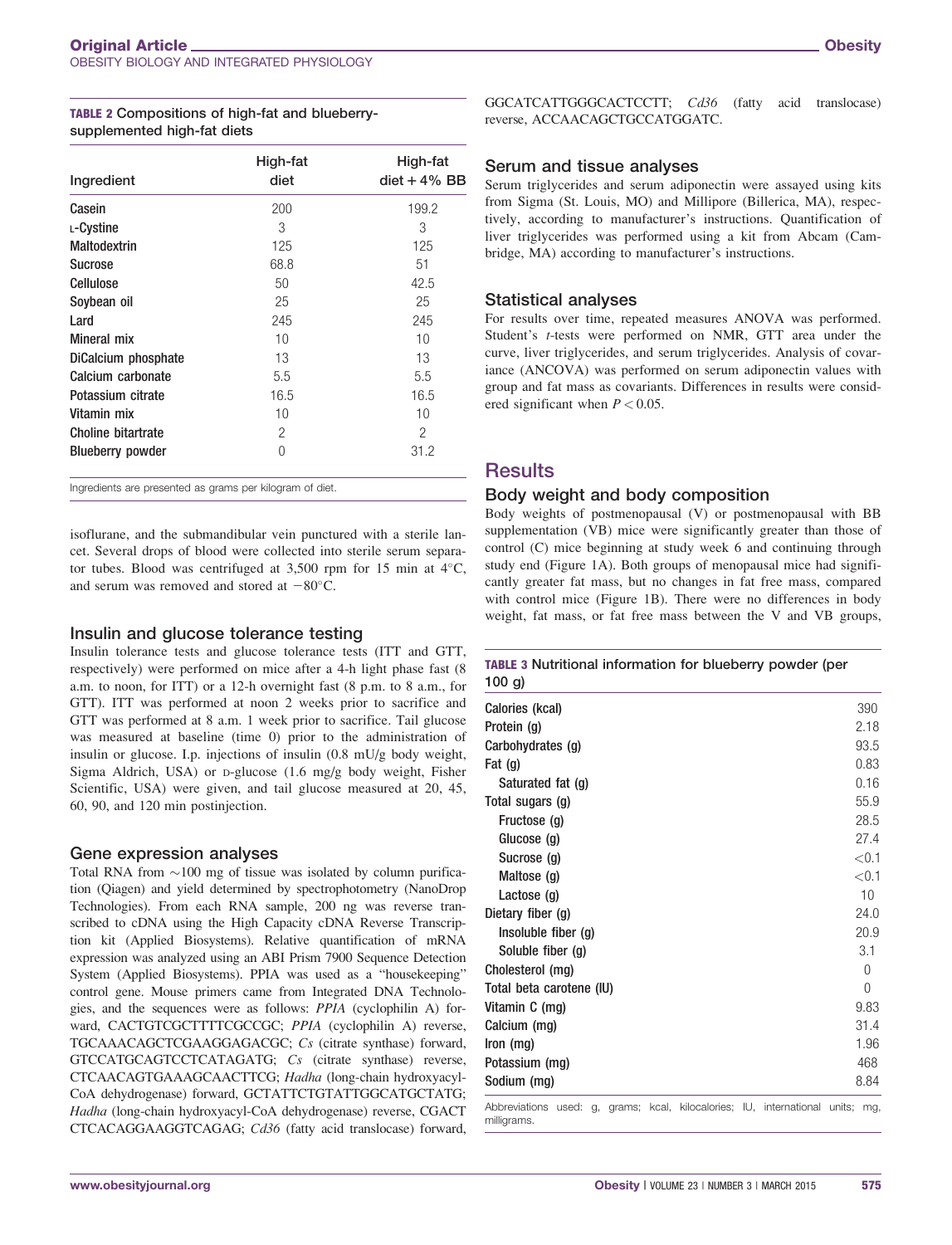

Figure 1 Menopause-induced changes in body weight and body composition are not altered by BB supplementation. (A) Body weights for all animals throughout study duration. Body weights of VCD-injected mice and BB-supplemented VCD-injected mice were not significantly different from each other but were significantly different from those of control mice from weeks 8-20 of the study. (B) Mean body composition data for various groups at study end (20 weeks). Control mice had significantly less fat mass than V or VB mice, but no changes in fat free mass or fluid were noted.  $*P < 0.05$ ,  $*P < 0.01$ , C group vs. other two groups. HFD = high-fat diet, BB = blueberry, C = cycling HFD control group, V = HFD+VCD, VB = HFD+BB+VCD, g = grams. [Color figure can be viewed in the online issue, which is available at [wileyonlinelibrary.com.](http://wileyonlinelibrary.com)]

indicating that BB supplementation did not affect these parameters. In support of these data, cumulative food intake estimates per cage over study weeks 8-20 did not differ between the V and VB groups, although both groups consumed more than the C group (data not shown).

#### Blood glucose measurements

Compared to VB mice, mice in the V group had significantly higher blood glucose levels after a 4-h fast ( $P = 0.0259$ ). There were no significant differences among blood glucose levels at any other time points during an ITT (Figure 2A). In contrast with the ITT results, both the C and VB groups had significantly lower blood glucose levels than V mice for most time points throughout a GTT (Figure 2B) and significantly lower GTT area under the curve values (Figure 2C), suggesting that BB supplementation may prevent the development of glucose intolerance in obese postmenopausal mice.

## Serum measurements

Serum triglycerides were significantly higher in obese postmenopausal mice when compared to C and VB mice (Figure 3A). Interestingly, serum adiponectin was higher in both the V and VB mice than in the control mice, although these differences were not significant. However, the increased fat mass may account for the increased adiponectin production observed in both groups of menopausal animals (Figure 3B). When ANCOVA was performed using group and fat mass as covariants, fat mass was found to have a significant effect on serum adiponectin ( $P = 0.0094$ ).

## Liver histology, triglyceride content, and gene expression

As expected with the HFD, some lipid deposition was observed in livers from animals in all groups, but was much more severe in V mice than in control mice (Figure 4A-C). Livers from VB mice had less hepatic steatosis than livers from V mice, indicating that BB supplementation may prevent the increased lipid deposition present in the livers of obese postmenopausal mice. Results from the liver triglyceride quantification assay supported our histology results, with

significantly higher liver triglyceride levels in the V group when compared to the C and VB groups (Figure 4D). In addition, hepatic gene expression analyses revealed significant increases in citrate synthase, long-chain hydroxyacyl-CoA dehydrogenase, and fatty acid translocase/CD36 in VB animals when compared to V animals, suggesting enhanced fatty acid oxidation in the livers of BB-treated obese postmenopausal mice (Figure 5A-C).

# **Discussion**

The purpose of this study was to assess the effects of BB supplementation on body composition, glucose tolerance, and lipid handling in obese postmenopausal mice. We used the VCD injection model of ovarian failure that causes gradual follicle loss and allows for retention of residual ovarian tissue that produces androgens that may contribute to postmenopausal metabolic dysfunction (4,5). Here, we combined the VCD menopause model with a 60% high-fat diet to induce obesity. MetS studies are generally conducted in highfat-fed male C57BL/6J mice since they gain more weight, are obesity-prone, and become insulin-resistant (12,13), while high-fat diet-fed female mice of reproductive age do not tend to become insulin-resistant (13). Very few studies have examined the effects of high-fat diet feeding in postmenopausal C57BL/6J mice, and our study is the first to examine the effects of BB supplementation in these mice. Our data demonstrate that high-fat diet-fed VCDinjected mice become obese and glucose intolerant and develop hepatic steatosis, and that BB supplementation can prevent the glucose intolerance and hepatic steatosis observed in these animals.

Menopause is associated with gains in body weight and fat mass in both humans and animals (4,14-19). In line with previous results in VCD-injected  $B6C3F_1$  mice (4) and ovariectomized mice (15,18,19), our menopausal animals had significantly greater body weights and fat mass than cycling control animals; interestingly, BB supplementation did not significantly affect either parameter. Previous studies in ovariectomized female rats have also demonstrated no differences in body weights between control- or BB-fed groups, although the diets used were not high-fat (20,21). Also, no changes in fat mass or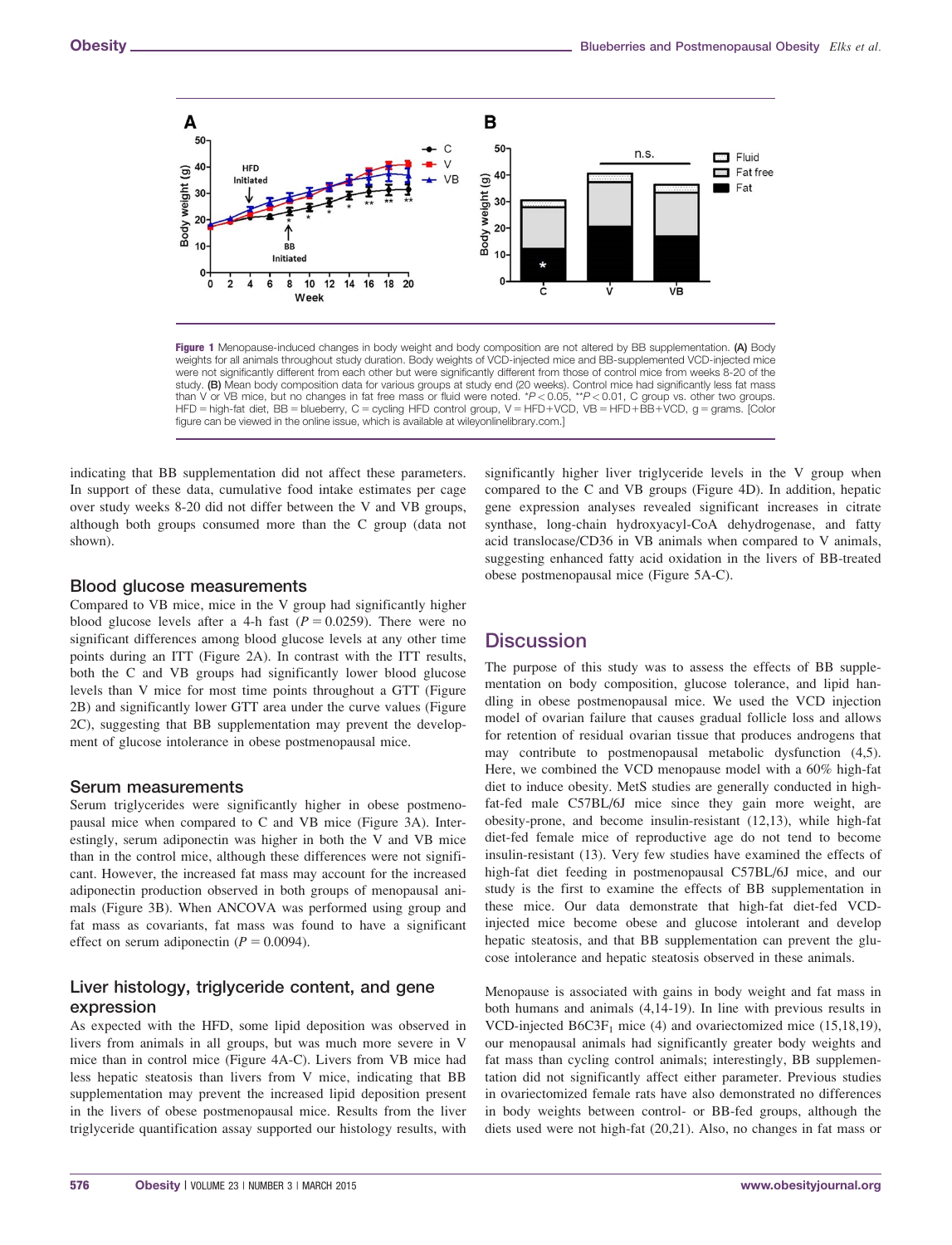

**Figure 2** BB supplementation does not improve insulin tolerance, but does improve glucose tolerance, in obese post-<br>menopausal mice. **(A)** Graphical depiction of insulin tolerance time following an i.p. insulin injection. mice had higher blood glucose levels than VB or C groups; however, no changes in blood glucose levels over time were noted among any of the groups in response to an insulin injection. (B) Graphical depiction of glucose tolerance over time following an i.p. bolus of glucose. V mice demonstrated impaired glucose tolerance at 30, 45, 60, and 90 min postinjection. (C) GTT results expressed as area under the curve  $P < 0.05$ ,  $P < 0.01$  vs. V group. C = cycling HFD control group, V = HFD+VCD, VB = HFD+BB+VCD, mg = milligrams, dl = deciliter, A.U. = arbitrary units. [Color figure can be viewed in the online issue, which is available at [wileyonlinelibrary.com](http://wileyonlinelibrary.com).]

body weight were reported in BB-supplemented high-fat-fed male mice (9,22) or obese male Zucker rats (8). These results are supported by the lack of any substantial changes in food intake between the menopausal and BB-supplemented menopausal mice in our study (data not shown). Conversely, increases in energy intake, fat mass, and body weight have been reported in male rodents with BB supplementation. The study reporting increased energy intake in HFDfed male mice provided 10% BB, which is 250% more BB than we



Figure 3 BB supplementation improves serum triglycerides in obese postmenopausal mice. (A) Serum triglyceride levels at study end. (B) Serum adiponectin levels at study end. \*P < 0.05 vs. V group. C = cycling HFD control group, V = HFD+VCD, VB = HFD+BB+VCD, mg = milligrams, dl = deciliter, ug = micrograms, ml = milliliter. [Color figure can be viewed in the online issue, which is available at [wileyonlinelibrary.com.](http://wileyonlinelibrary.com)]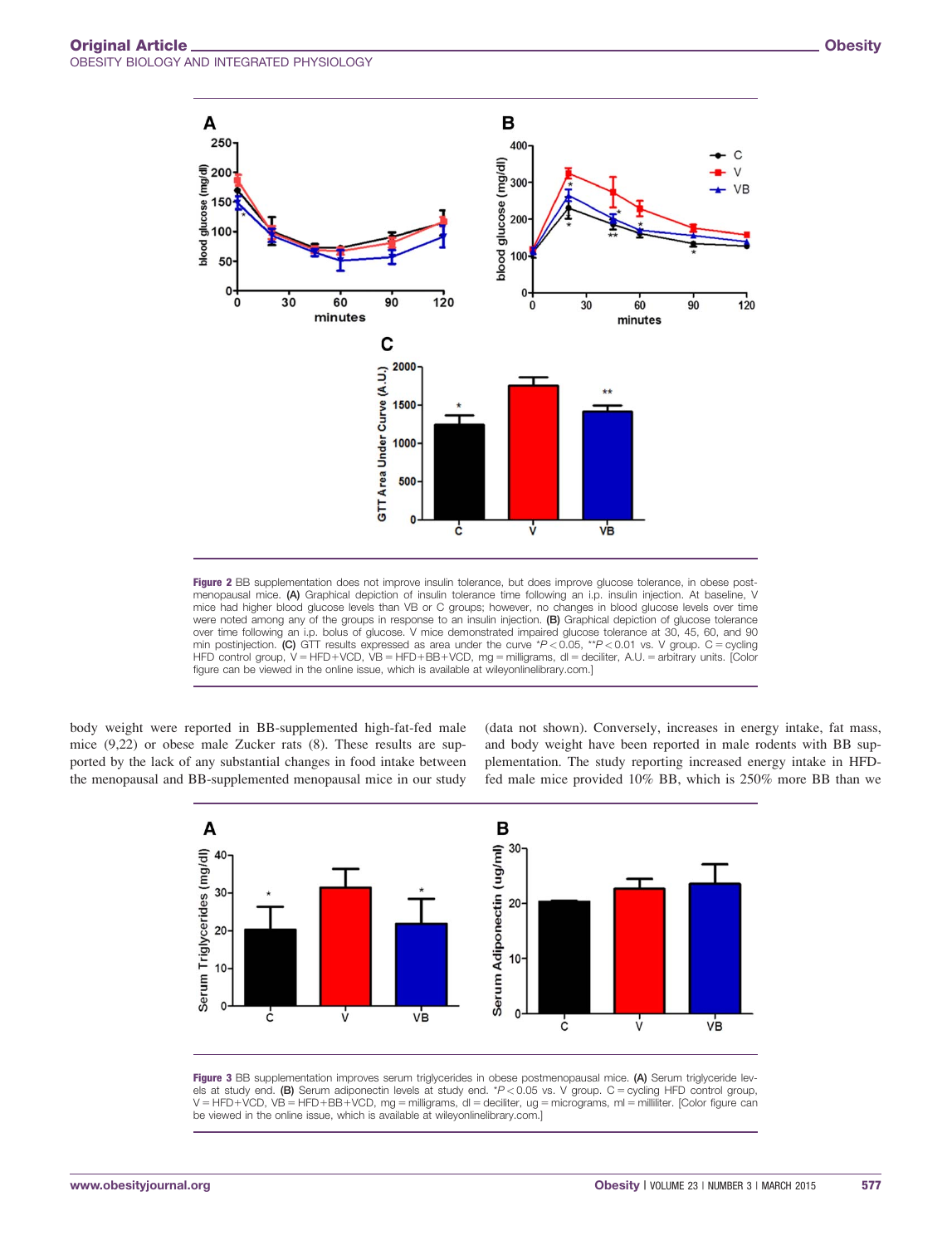

Figure 4 BB supplementation prevents hepatic steatosis in obese postmenopausal mice. Representative photomicrographs of H&Estained liver sections at 100 $\times$  magnifications. Scale bars = 50 µm. The livers of (B) V mice had more severe lipid deposition than (A) C mice, and BB supplementation prevented the lipid deposition seen in (C) the menopausal liver. (D) These qualitative histologic results were verified with a quantitative method for tissue triglyceride measurement. \*  $P < 0.05$  vs. V group. C = cycling HFD control group,  $V = HFD+VCD$ ,  $VB = HFD+BB+VCD$ ,  $mg =$  milligrams,  $g =$  grams.



Figure 5 Menopause decreases expression of genes associated with hepatic fatty acid oxidation, and BB supplementation prevents these changes. Relative expression levels of hepatic **(A)** CD36, **(B)** Cs, and **(C)** Hadha in livers<br>after 12 weeks of HFD or HFD supplemented with BB. \*\*P < 0.01, \*\*\*P < 0.0001 vs. V group. C = cycling Hadha = long-chain hydroxyacyl-CoA dehydrogenase.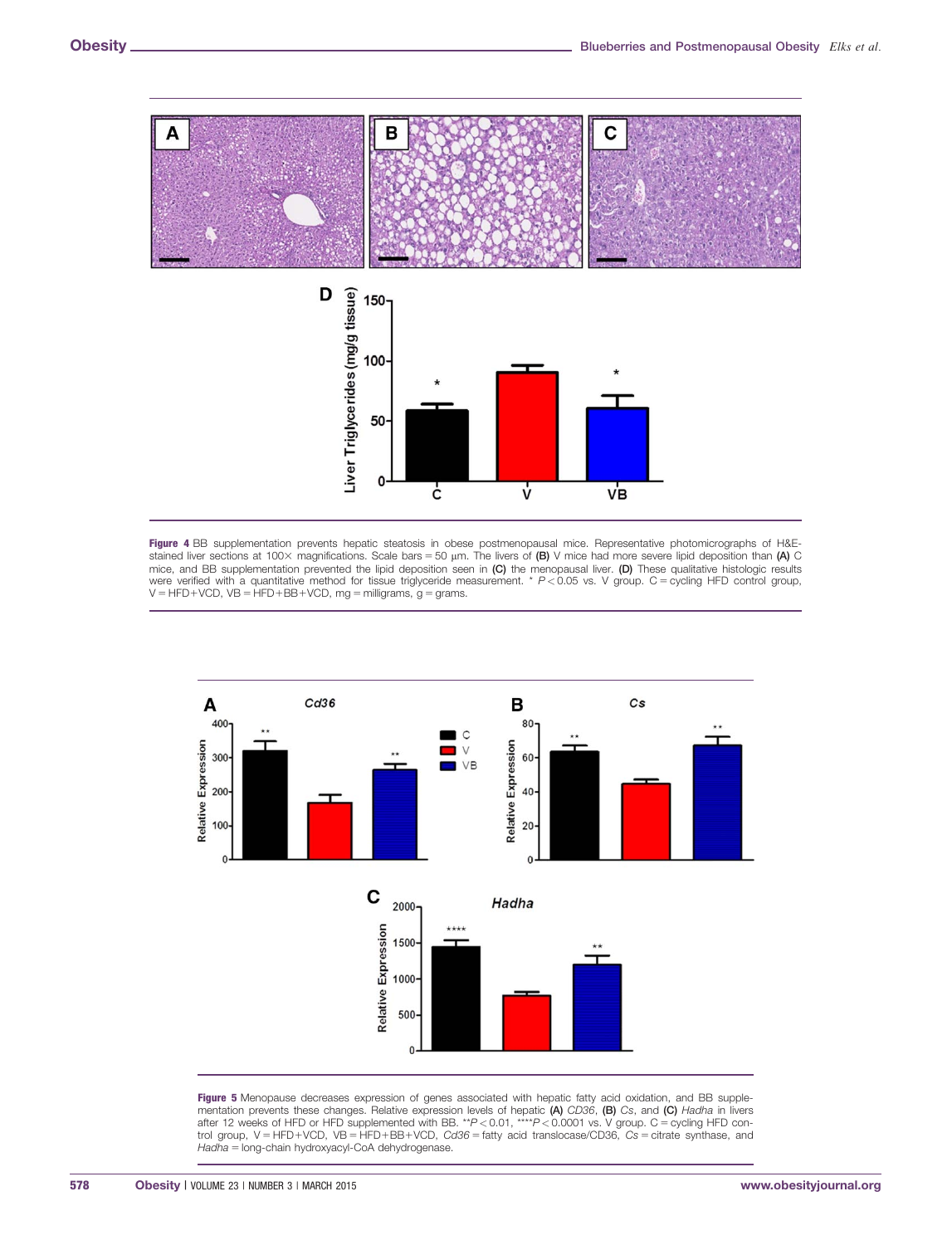provided (10). In this study, the increased levels of BB may have increased diet palatability, as BB-supplemented animals consumed  $\sim$ 12% more energy per day; this could have led to increased body fat. In the aforementioned Zucker rat study, an increase in body weight, but not adiposity, was only observed in the low-fat-fed lean control Zucker rats with 2% BB supplementation, and not in the high-fat-fed obese Zucker rats (8). Nonetheless, our current results suggest that the metabolically beneficial effects of BB supplementation in obese postmenopausal mice are independent of alterations in body weight and body composition.

Estrogen is known to improve glucose homeostasis in mice and humans (23-27). The elevated blood glucose levels and impaired glucose tolerance seen in our obese postmenopausal mice support previous results demonstrating the effects of menopause/estrogen loss on glucose homeostasis in vivo (4,15,18,23,27-30). In VCD-injected  $B6C3F<sub>1</sub>$  mice, significantly higher blood glucose levels after a 4-h fast and impaired glucose tolerance were observed after 16 weeks on a high-fat diet (4). Similar effects have been shown in ovariectomized high-fat diet-fed mice (15,28-30). Our BB-supplemented postmenopausal mice had significantly lower blood glucose levels after a 4-h fast and improved glucose tolerance when compared to nonsupplemented menopausal mice. These results demonstrate metabolically favorable, weight-independent effects of BB on glucose metabolism in the postmenopausal state. Interestingly, although 4-h fasting blood glucose was elevated in menopausal mice compared to BBsupplemented menopausal mice, there were no differences in blood glucose after a 12-h fast. Our results suggest that liver may contribute to this effect. If the menopausal mice had hepatic insulin resistance, the mild 4-h fast could result in increased hepatic glucose output in excess of the glucose demands of other tissues, thereby leading to elevated blood glucose. However, the severity of the 12-h fast would likely have led to an increase in tissue demand for glucose to match hepatic glucose output, and would have likely led to a normalization of glucose levels as we observed in our study. Overall, additional studies utilizing hyperinsulinemic-euglycemic clamping are required to provide more detailed information regarding the tissues responsible for the improved glucose tolerance in these animals.

Alterations in lipid homeostasis are common in menopausal female rodents and humans; specifically, increased cholesterol, triglycerides, and free fatty acids are often present (3,4,27,31). Hepatic steatosis is also a common feature in menopausal animal models (27,31,32). As expected, compared to control mice, our postmenopausal mice had increased serum triglycerides and hepatic steatosis, while BB supplementation prevented these effects. Supplementation of high-fat diet with BB or its active components has been previously shown to mitigate the changes in lipid levels seen in several male rodent models of MetS (22,33-35), but until now, no studies have examined BB effects on serum lipids or hepatic steatosis in obese postmenopausal mice. Our results support previous findings regarding circulating and hepatic lipid levels in BB-supplemented rodents but now extended these findings to females.

One possible explanation for the prevention of hepatic steatosis in the BB-supplemented mice is an enhancement in hepatic fatty acid oxidation. In liver, menopause/estrogen loss is associated with a decrease in the partitioning of triglyceride into oxidative pathways (36). Consistent with this observation, expression levels of key hepatic fatty oxidation genes (citrate synthase, long-chain hydroxyacyl-CoA dehydrogenase, and fatty acid translocase/CD36) were decreased in our menopausal mice when compared to controls. Expression levels of all three genes

in BB-supplemented mice were similar to control levels, suggesting an improvement in hepatic fatty acid oxidation and lipid handling, which may explain the vast improvements in liver histology and the decrease in serum triglycerides seen in these animals. Decreased hepatic citrate synthase, which indicates an overall decline in total mitochondrial oxidative capacity, has been demonstrated with high-fat diet feeding in male mice (37), but no evidence exists in female mice. Our results are the first to demonstrate the beneficial effects of BB supplementation on hepatic fatty acid oxidation and hepatic lipid deposition in the postmenopausal mouse liver. In addition to its possible effects on hepatic steatosis, the improvement in hepatic fatty acid oxidative gene expression also suggests a route by which glucose tolerance may be improved in our BB-supplemented mice.

Although our data in liver are compelling, it is worth noting that some of the beneficial effects of BB supplementation we observed in this study may not be directly due to liver effects, but instead due to improved adipose tissue function. It is well-accepted that in obesity and insulin resistance, adipose tissue lipolysis provides fatty acids that contribute to hepatic triglyceride deposition and development of hepatic steatosis (38). Thus, if insulin resistance was prevented in the BBsupplemented animals, an increase in adipose lipolytic rate may have been avoided, allowing for improved triglyceride sequestration and decreased ectopic lipid deposition, which would have also decreased hepatic steatosis and improved glucose tolerance in these animals. More detailed studies are warranted in order to test these hypotheses.

Overall, our results highlight the metabolically beneficial roles of BB supplementation in VCD-injected C57BL/6J mice fed a high-fat diet. After 12 weeks on the BB-supplemented diet, postmenopausal mice exhibited no alterations in body weight or fat mass compared to their non-supplemented counterparts, but were more glucose tolerant, had lower serum triglycerides, and had less hepatic steatosis paired with increased expression of key hepatic fatty acid oxidation genes. Ours is the first study to demonstrate these effects in a postmenopausal mouse model. These results highlight the potential utility of a natural product in preventing the metabolic derangements observed with menopause. It will be important to determine whether BB supplementation can convey the same benefits in a natural menopause rodent model, or if the benefits conferred are unique to young animals in which menopause has been chemically- or surgically induced. Further investigations will be required to determine the molecular mechanisms by which BB exert these positive effects. O

# Acknowledgements

The authors gratefully acknowledge Samuel Marion and Patricia Hoyer for their constructive input regarding use of the VCD model and Michael Pellizzon for formulating the diets.

© 2015 The Obesity Society

#### **References**

- 1. CDC. Women's Reproductive Health: Menopause. U.S. Department of Health and Human Services; 2012. Available from: [http://www.cdc.gov/reproductivehealth/](http://www.cdc.gov/reproductivehealth/womensrh/menopause.htm) [womensrh/menopause.htm.](http://www.cdc.gov/reproductivehealth/womensrh/menopause.htm) Last accessed July 25, 2012.
- 2. Carr MC. The emergence of the metabolic syndrome with menopause. J Clin Endocrinol Metab 2003;88: 2404-2411.
- 3. Korytkowski MT, Krug EI, Daly MA, DeRiso L, Wilson JW, Winters SJ. Does androgen excess contribute to the cardiovascular risk profile in postmenopausal women with type 2 diabetes? Metabolism 2005;54:1626-1631.
- 4. Romero-Aleshire MJ, Diamond-Stanic MK, Hasty AH, Hoyer PB, Brooks HL. Loss of ovarian function in the VCD mouse-model of menopause leads to insulin